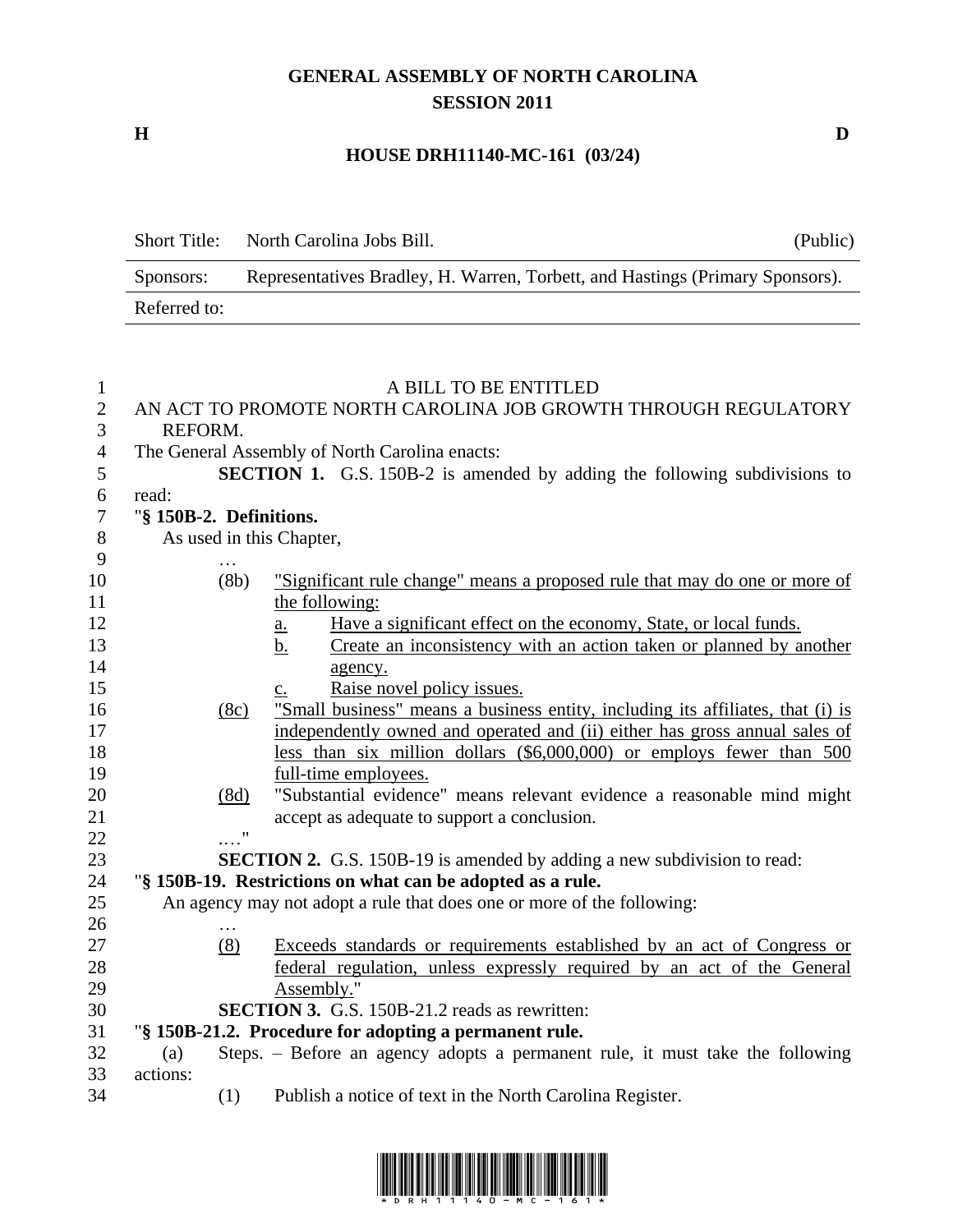|                             | <b>General Assembly of North Carolina</b>                                                                                                                                | <b>Session 2011</b> |
|-----------------------------|--------------------------------------------------------------------------------------------------------------------------------------------------------------------------|---------------------|
|                             | When required by G.S. 150B-21.4, prepare or obtain a fiscal note-note,<br>(2)                                                                                            |                     |
|                             | cost-benefit analysis, and small business regulatory flexibility analysis for                                                                                            |                     |
|                             | the proposed rule.                                                                                                                                                       |                     |
|                             | Repealed by Session Laws 2003-229, s. 4, effective July 1, 2003.<br>(3)                                                                                                  |                     |
|                             | When required by subsection (e) of this section, hold a public hearing on the<br>(4)                                                                                     |                     |
|                             | proposed rule after publication of the proposed text of the rule.                                                                                                        |                     |
|                             | Accept oral or written comments on the proposed rule as required by<br>(5)                                                                                               |                     |
|                             | subsection (f) of this section.                                                                                                                                          |                     |
| (b)                         | Repealed by Session Laws 2003-229, s. 4, effective July 1, 2003.                                                                                                         |                     |
| (c)                         | Notice of Text. $- A$ notice of the proposed text of a rule-rule, or textual changes to                                                                                  |                     |
|                             | an existing rule, must include all of the following:                                                                                                                     |                     |
|                             | The text of the proposed rule.<br>(1)                                                                                                                                    |                     |
|                             | A short explanation of the reason for the proposed rule summary of the<br>(2)                                                                                            |                     |
|                             | existing regulations and an explanation of how the proposed rule would                                                                                                   |                     |
|                             | change the existing regulations. This information should explain the purpose                                                                                             |                     |
|                             | of the proposed rule and what specific problem or problems the proposed                                                                                                  |                     |
|                             | rule is attempting to address. In order to meet the requirements of this                                                                                                 |                     |
|                             | subdivision, the agency shall use plain language that is easily understandable                                                                                           |                     |
|                             | to the general public.                                                                                                                                                   |                     |
|                             | A citation to the law that gives the agency the authority to adopt the rule-rule<br>(3)                                                                                  |                     |
|                             | and a detailed explanation as to why the specific citations provide the                                                                                                  |                     |
|                             | necessary authority. The explanation should clarify why there is no                                                                                                      |                     |
|                             | reasonable argument that statutory authority does not exist.                                                                                                             |                     |
|                             | .                                                                                                                                                                        |                     |
|                             | If a fiscal note-note, cost-benefit analysis, or small business regulatory<br>(8)                                                                                        |                     |
|                             | flexibility analysis has been prepared for the rule, a statement explaining that                                                                                         |                     |
|                             | a note or analysis has been conducted and how to obtain the note or analysis                                                                                             |                     |
|                             | on the agency Web site and how to obtain a hard copy of the fiscal note ean                                                                                              |                     |
|                             | be obtained from the agency.                                                                                                                                             |                     |
|                             | The procedure by which a person can object to a proposed rule and the<br>(9)                                                                                             |                     |
|                             | requirements for subjecting a proposed rule to the legislative review process.                                                                                           |                     |
|                             | The right of judicial review for any person that seeks to challenge the<br>(10)                                                                                          |                     |
|                             | adoption of a rule.                                                                                                                                                      |                     |
| $\ldots \overset{0}{\cdot}$ |                                                                                                                                                                          |                     |
|                             | SECTION 4. G.S. 150B-21.4 reads as rewritten:                                                                                                                            |                     |
|                             | "\\$ 150B-21.4. Fiscal notes on notes, cost-benefit analysis, periodic review, and small                                                                                 |                     |
|                             | business regulatory flexibility analysis for rules.                                                                                                                      |                     |
| (b1)                        |                                                                                                                                                                          |                     |
|                             | Substantial Economic Impact. - Significant Rule Change. - Before an agency<br>publishes in the North Carolina Register the proposed text of a permanent rule change that |                     |
|                             | would have a substantial economic impactbe a significant rule change and that is not identical                                                                           |                     |
|                             | to a federal regulation that the agency is required to adopt, the agency must obtain a fiscal                                                                            |                     |
|                             | notecost-benefit analysis for the proposed rule change from the Office of State Budget and                                                                               |                     |
|                             | Management or prepare a fiscal notecost-benefit analysis for the proposed rule change and have                                                                           |                     |
|                             | the note analysis approved by that Office. If an agency requests the Office of State Budget and                                                                          |                     |
|                             | Management to prepare a fiscal notecost-benefit analysis for a proposed rule change, that                                                                                |                     |
|                             | Office must prepare the note-analysis within 90 days after receiving a written request for the                                                                           |                     |
|                             | note-analysis. If the Office of State Budget and Management fails to prepare a fiscal                                                                                    |                     |
|                             | notecost-benefit analysis within this time period, the agency proposing the rule change may                                                                              |                     |
|                             | prepare a fiscal note. A fiscal note prepared in this circumstance does not require approval of                                                                          |                     |
|                             | the Office of State Budget and Management.cost-benefit analysis.                                                                                                         |                     |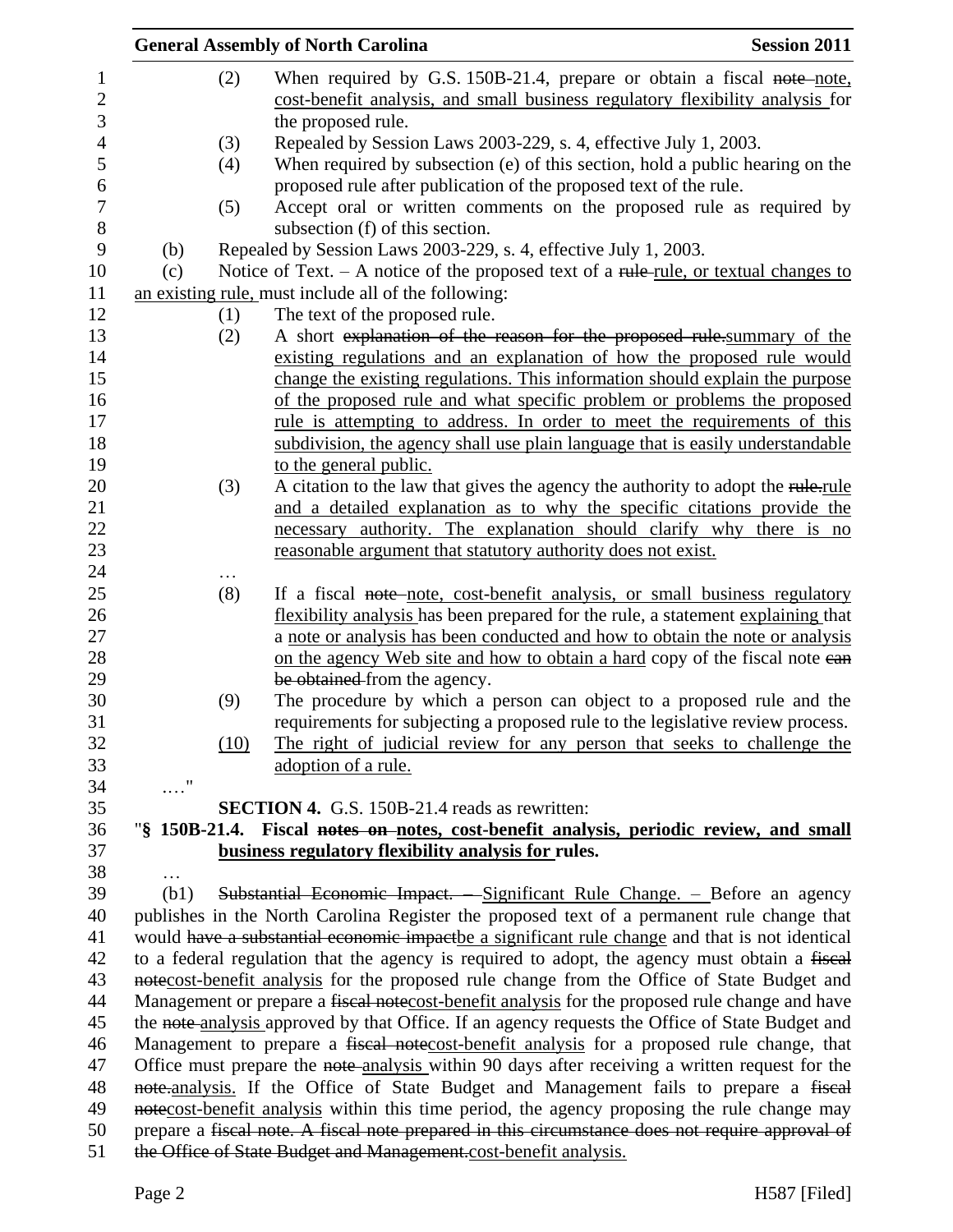#### **General Assembly of North Carolina Session 2011** 1 If an agency prepares the required fiscal note, cost-benefit analysis, the agency must submit the note analysis to the Office of State Budget and Management for review. The Office of State Budget and Management must review the fiscal notecost-benefit analysis within 14 days after it 4 is submitted and either approve the note-analysis or inform the agency in writing of the reasons why it does not approve the fiscal note.cost-benefit analysis. After addressing these reasons, the agency may submit the revised fiscal notecost-benefit analysis to that Office for its review. If an agency is not sure whether a proposed rule change would have a substantial economic impact,be a significant rule change, the agency may ask the Office of State Budget and Management to determine whether the proposed rule change has a substantial economic 10 impact is a significant rule change. 11 As used in this subsection, the term "substantial economic impact" means an "significant rule change" would include any rule that has an aggregate financial impact on all persons affected of at least three million dollars (\$3,000,000) in a 12-month period. (b2) Content. – A fiscal notecost-benefit analysis required by subsection (b1) of this section must contain the following: (1) A description of the persons who would be affected by the proposed rule change. (2) A description of the types of expenditures that persons affected by the **proposed rule change would have to make to comply with the rule and an**  estimate of these expenditures. (3) A description of the purpose and benefits of the proposed rule change. (4) An explanation of how the estimate of expenditures was computed. (5) A comprehensive list of the costs and benefits resulting from the proposed 24 rule change. In developing this list, the costs and benefits should be quantified in monetary terms to the greatest extent possible. Costs shall include opportunity costs borne by affected people. (6) Alternatives considered instead of the proposed rule change and why the proposed rule was selected instead of one of the alternatives. (7) Other factors that the Office of State Budget and Management deems necessary for an exhaustive cost-benefit analysis. (b3) The Office of State Budget and Management shall reject the proposed rule based on a cost-benefit analysis if any of the following are true: (1) The projected costs exceed projected benefits. In making this determination, the Office of State Budget and Management shall base its decision on whether any reasonable scenario yields costs that exceed benefits. (2) An alternative to the proposed change is less costly and is reasonably likely to achieve, in significant part, the same objective. (3) The proposed rule change would not achieve the stated purpose of the rule. (b4) The Office of State Budget and Management shall approve the proposed rule, notwithstanding subsection (b3) of this section, if the rule minimizes the economic impact to the greatest extent possible and the rule is required to respond to at least one of the following: (1) A serious and unforeseen threat to the public health, safety, or welfare. (2) An act of the General Assembly that expressly requires the specific rule. (3) An act of Congress or federal regulation that expressly requires the specific rule and the General Assembly has given the agency authority to respond to the federal requirement. (4) A change in federal or State budgetary policy. (5) A court order. (b5) Periodic Review of Rules. – (1) Within six months after enactment of this law, each agency shall review all of its rules existing at the time of enactment to determine whether such rules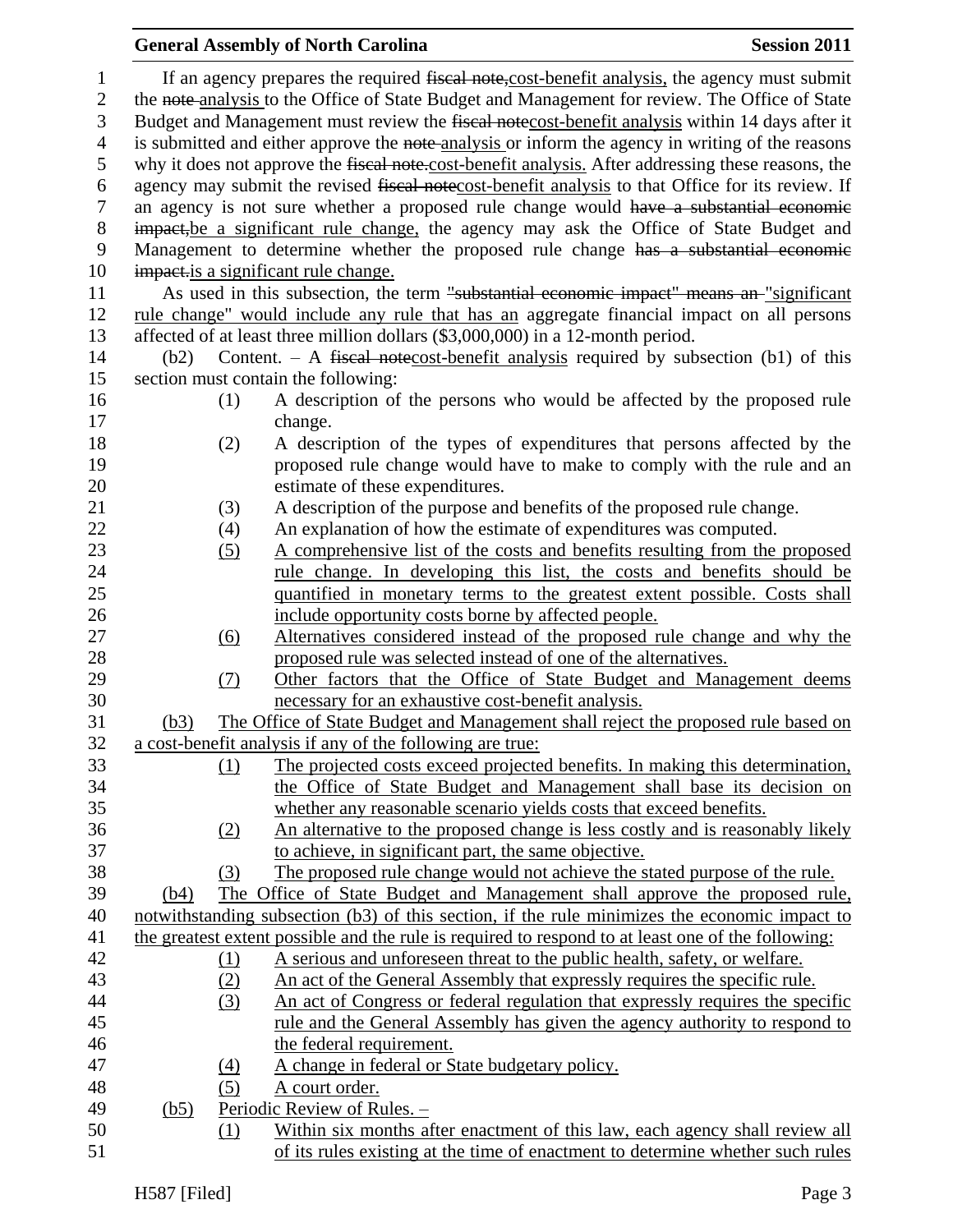|      |                  | <b>General Assembly of North Carolina</b>                                                 | <b>Session 2011</b>  |
|------|------------------|-------------------------------------------------------------------------------------------|----------------------|
|      |                  | should be continued without change or should be amended or rescinded to                   |                      |
|      |                  | minimize the economic impact of the rules. Each agency shall invite and                   |                      |
|      |                  | review written public comments, as prescribed under this Article. Each                    |                      |
|      |                  | agency shall submit a report to the Joint Legislative Administrative                      |                      |
|      |                  | Procedure Oversight Committee on or before six months after enactment of                  |                      |
|      |                  |                                                                                           |                      |
|      |                  | this law to justify the existence of its rules and may take action to amend or            |                      |
|      |                  | rescind rules at any time.                                                                |                      |
|      | (2)              | Rules adopted after the enactment of this law shall be reviewed every year to             |                      |
|      |                  | ensure that the rules minimize their economic impact.                                     |                      |
|      | (3)              | In reviewing rules to minimize their economic impact, each agency shall                   |                      |
|      |                  | consider the following factors:                                                           |                      |
|      |                  | The continued need for the rule.<br><u>a.</u>                                             |                      |
|      |                  | The nature of complaints or comments received concerning the rule<br>b.                   |                      |
|      |                  | from the public.                                                                          |                      |
|      |                  | The complexity of the rule.<br>$\underline{c}$ .                                          |                      |
|      |                  | The extent to which the rule overlaps, duplicates, or conflicts with<br><u>d.</u>         |                      |
|      |                  | other federal, State, or local governmental rules.                                        |                      |
|      |                  | The length of time since the rule has been evaluated or the degree to<br><u>e.</u>        |                      |
|      |                  | which technology, economic conditions, or other factors have                              |                      |
|      |                  | changed in the area affected by the rule.                                                 |                      |
|      | $\left(4\right)$ | Each agency shall annually submit a list of its rules to the Office of State              |                      |
|      |                  | Budget and Management, including an explanation as to its economic                        |                      |
|      |                  | impact.                                                                                   |                      |
|      | (5)              | The Office of State Budget and Management shall direct an agency to amend                 |                      |
|      |                  | or rescind a rule if the agency is unable to demonstrate each of the                      |                      |
|      |                  | following:                                                                                |                      |
|      |                  | There is a continued need for the rule.<br><u>a.</u>                                      |                      |
|      |                  | <u>b.</u><br>The nature of complaints or comments received concerning the rule            |                      |
|      |                  | from the public does not justify amending or rescinding the rule.                         |                      |
|      |                  | The rule is not too complex.<br>$C_{\bullet}$                                             |                      |
|      |                  | d.<br>The rule does not overlap, duplicate, or conflict with other federal,               |                      |
|      |                  | State, and local governmental rules or such overlap is nominal.                           |                      |
|      |                  | Technology, economic conditions, or other factors have not changed<br><u>e.</u>           |                      |
|      |                  | in the area affected by the rule.                                                         |                      |
|      | (6)              | Notwithstanding subdivision (5) of this subsection, a rule may be amended                 |                      |
|      |                  | or rescinded only if the rule is not required to respond to at least one of the           |                      |
|      |                  | following:                                                                                |                      |
|      |                  | A serious and unforeseen threat to the public health, safety, or<br><u>a.</u>             |                      |
|      |                  | welfare.                                                                                  |                      |
|      |                  | An act of the General Assembly that expressly requires the specific<br><u>b.</u>          |                      |
|      |                  | rule.                                                                                     |                      |
|      |                  | An act of Congress or federal regulation that expressly requires the<br>$\underline{c}$ . |                      |
|      |                  | specific rule and the General Assembly has given the agency                               |                      |
|      |                  | authority to respond to the federal requirement.                                          |                      |
|      |                  | A change in federal or State budgetary policy.<br><u>d.</u>                               |                      |
|      |                  | A court order.<br>e.                                                                      |                      |
|      | (7)              | The Office of State Budget and Management shall submit an annual                          |                      |
|      |                  | summary of its findings to the Commission                                                 | as required<br>under |
|      |                  | G.S. 150B-21.17.                                                                          |                      |
| (b6) |                  | <b>Small Business Regulatory Flexibility Analysis.</b> -                                  |                      |
|      |                  |                                                                                           |                      |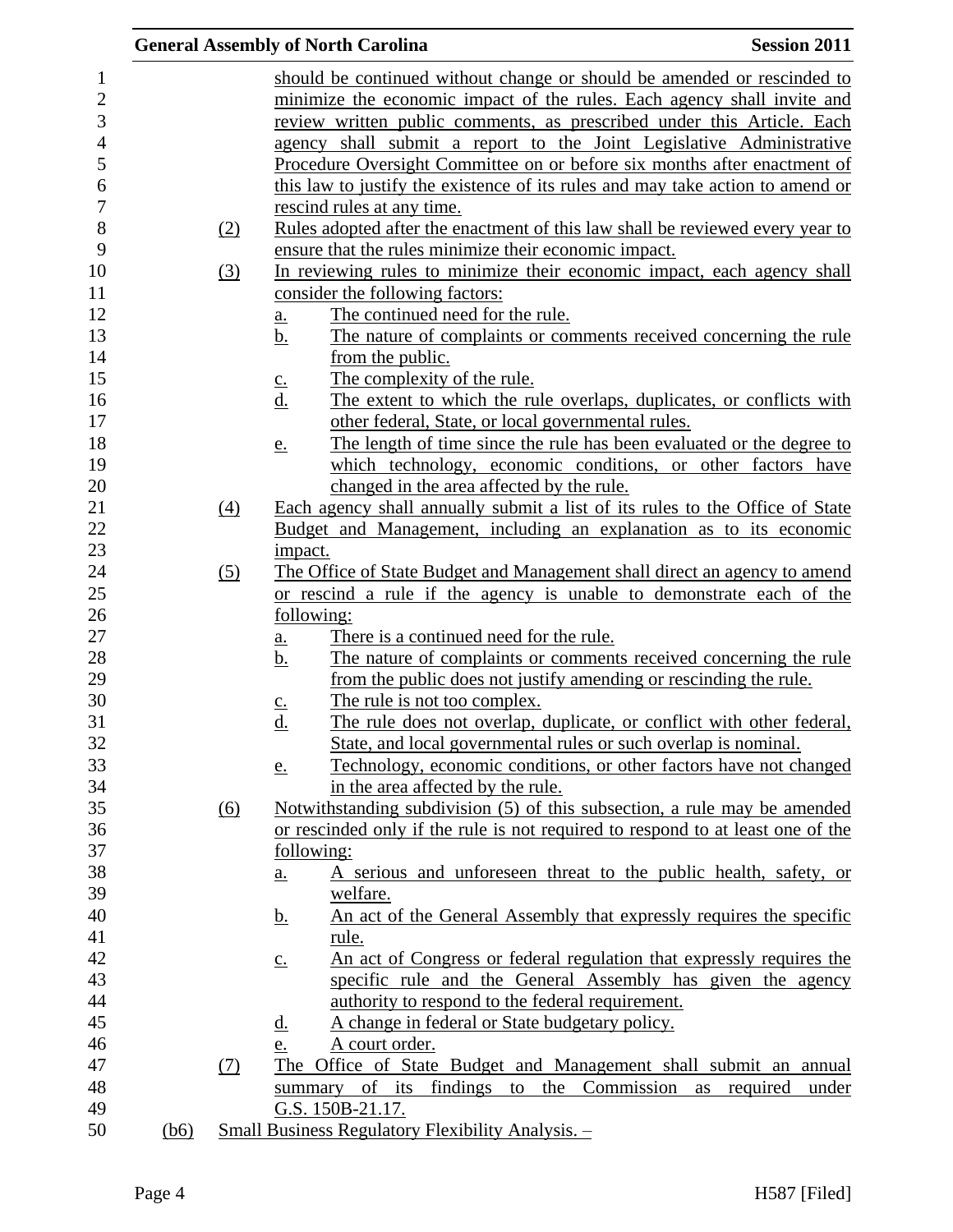|                     | <b>General Assembly of North Carolina</b>                                                                         | <b>Session 2011</b> |
|---------------------|-------------------------------------------------------------------------------------------------------------------|---------------------|
| (1)                 | Prior to the adoption of any proposed regulation that may have an adverse                                         |                     |
|                     | impact on small businesses, each agency shall prepare a small business                                            |                     |
|                     | impact statement that includes each of the following:                                                             |                     |
|                     | An identification and estimate of the number of the small businesses<br>a.                                        |                     |
|                     | subject to the proposed regulation.                                                                               |                     |
|                     | The projected reporting, record keeping, and other administrative<br><u>b.</u>                                    |                     |
|                     | costs required for compliance with the proposed regulation, including                                             |                     |
|                     | the type of professional skills necessary for preparation of the report                                           |                     |
|                     | or record.                                                                                                        |                     |
|                     | A statement of the probable effect on impacted small businesses.<br>$\underline{c}$ .                             |                     |
| (2)                 | Before an agency publishes in the North Carolina Register the proposed text                                       |                     |
|                     | of a permanent rule change, it shall consider and provide to the Office of                                        |                     |
|                     | State Budget and Management, without limitation, each of the following                                            |                     |
|                     | methods of reducing the impact of the proposed regulation on small                                                |                     |
|                     | businesses:                                                                                                       |                     |
|                     | The establishment of less stringent compliance or reporting<br>$a_{\cdot}$                                        |                     |
|                     | requirements for small businesses.                                                                                |                     |
|                     | The establishment of less stringent schedules or deadlines for<br><u>b.</u>                                       |                     |
|                     | compliance or reporting requirements for small businesses.                                                        |                     |
|                     | The consolidation or simplification of compliance or reporting<br>$\underline{c}$ .                               |                     |
|                     | requirements for small businesses.                                                                                |                     |
|                     | The establishment of performance standards for small businesses to<br><u>d.</u>                                   |                     |
|                     | replace design or operational standards required in the proposed                                                  |                     |
|                     | regulation.                                                                                                       |                     |
|                     | The exemption of small businesses from all or any part of the<br>e.                                               |                     |
|                     | requirements contained in the proposed regulation.                                                                |                     |
| (3)                 | The Office of State Budget and Management shall reject a proposed rule if                                         |                     |
|                     | the agency has not taken reasonable steps to reduce the impact on small                                           |                     |
|                     | businesses.                                                                                                       |                     |
| (c)                 | Errors. – An erroneous fiscal note-note, cost-benefit analysis, or small business                                 |                     |
|                     | regulatory flexibility analysis prepared and reviewed in good faith does not affect the validity                  |                     |
|                     | of a rule-rule, except as provided under G.S. 150B-21.9."<br><b>SECTION 5.</b> G.S. 150B-21.9 reads as rewritten: |                     |
|                     | "§ 150B-21.9. Standards and timetable for review by Commission.                                                   |                     |
| (a)                 | Standards. - The Commission must determine whether a rule meets all of the                                        |                     |
| following criteria: |                                                                                                                   |                     |
| (1)                 | It is within the clear authority delegated to the agency by the General                                           |                     |
|                     | Assembly. Assembly, and no reasonable argument can be made that that                                              |                     |
|                     | authority does not exist.                                                                                         |                     |
| (2)                 | It is clear and unambiguous.                                                                                      |                     |
| (3)                 | It is reasonably necessary to implement or interpret an enactment of the                                          |                     |
|                     | General Assembly, or of Congress, or a regulation of a federal agency.and                                         |                     |
|                     | the General Assembly, when enacting the law, likely intended for the agency                                       |                     |
|                     | to adopt such a rule. The Commission shall consider the cumulative effect of                                      |                     |
|                     | all rules adopted by the agency related to the specific purpose for which the                                     |                     |
|                     | rule is proposed.                                                                                                 |                     |
| (4)                 | The Office of State Budget and Management properly approved the                                                   |                     |
|                     | cost-benefit analysis and small business regulatory flexibility analysis                                          |                     |
|                     | developed for the rule, in accordance with G.S. 150B-21.4.                                                        |                     |
| (5)                 | It was adopted in accordance with Part 2 of this Article.                                                         |                     |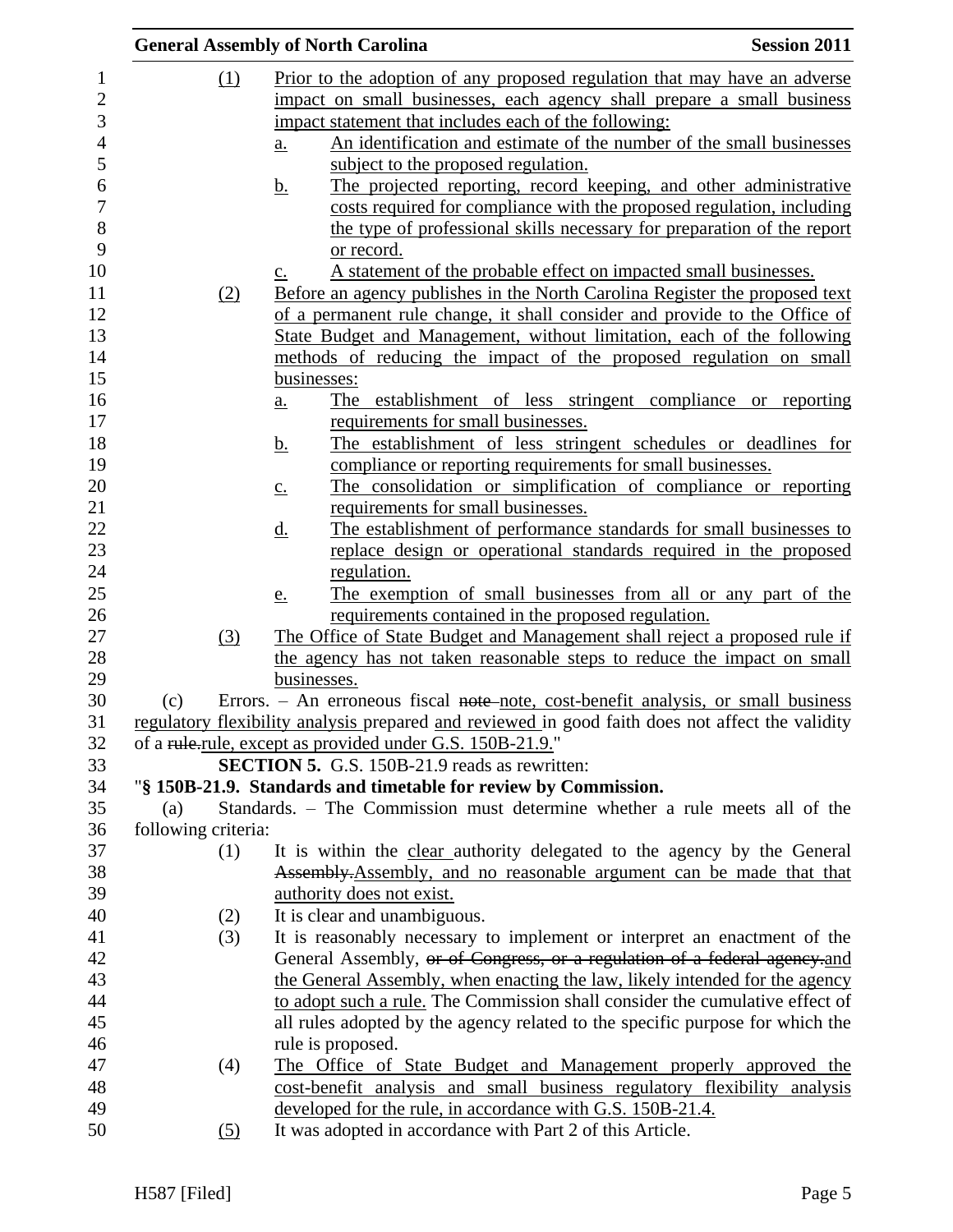|                                   |                    | <b>General Assembly of North Carolina</b>                                                                                                                                                                                                                                          | <b>Session 2011</b> |
|-----------------------------------|--------------------|------------------------------------------------------------------------------------------------------------------------------------------------------------------------------------------------------------------------------------------------------------------------------------|---------------------|
| $\mathbf{1}$<br>$\mathbf{2}$<br>3 |                    | The Commission shall not consider questions relating to the quality or efficacy of the rule<br>but shall restrict its review to determination of the standards set forth in this subsection.<br>The Commission may ask the Office of State Budget and Management to determine if a |                     |
| $\overline{4}$                    |                    | rule has a substantial economic impactis a significant rule change and is therefore required to                                                                                                                                                                                    |                     |
| 5                                 |                    | have a fiscal note-cost-benefit analysis. The Commission must ask the Office of State Budget                                                                                                                                                                                       |                     |
| 6<br>$\tau$                       |                    | and Management to make this determination if a fiscal notecost-benefit analysis was not<br>prepared for a rule and the Commission receives a written request for a determination of                                                                                                |                     |
| 8                                 |                    | whether the rule has a substantial economic impact is a significant rule change.                                                                                                                                                                                                   |                     |
| 9                                 |                    | The Commission may ask the Office of State Budget and Management to determine if a                                                                                                                                                                                                 |                     |
| 10                                |                    | rule may have an adverse impact on small businesses and is therefore required to have a small                                                                                                                                                                                      |                     |
| 11                                |                    | business regulatory flexibility analysis. The Commission must ask the Office of State Budget                                                                                                                                                                                       |                     |
| 12                                |                    | and Management to make this determination if a small business regulatory flexibility analysis                                                                                                                                                                                      |                     |
| 13                                |                    | was not prepared for a rule and the Commission receives a written request for a determination                                                                                                                                                                                      |                     |
| 14                                | $(a+)$             | of whether the rule may have an adverse impact on small businesses.<br>Entry of a rule in the North Carolina Administrative Code after review by the                                                                                                                               |                     |
| 15<br>16                          |                    | Commission creates a rebuttable presumption that the rule was adopted in accordance with Part                                                                                                                                                                                      |                     |
| 17                                | 2 of this Article. |                                                                                                                                                                                                                                                                                    |                     |
| 18                                | $\ldots$ "         |                                                                                                                                                                                                                                                                                    |                     |
| 19                                |                    | <b>SECTION 6.</b> Chapter 150B of the General Statutes is amended by adding a new                                                                                                                                                                                                  |                     |
| 20                                | section to read:   |                                                                                                                                                                                                                                                                                    |                     |
| 21                                |                    | "§ 150B-21.17. Periodic review of rules by Commission.                                                                                                                                                                                                                             |                     |
| 22                                | (a)                | The Office of State Budget and Management shall provide an annual summary of its                                                                                                                                                                                                   |                     |
| 23                                |                    | findings to the Commission explaining why it directed each agency to rescind or amend a rule,                                                                                                                                                                                      |                     |
| 24                                |                    | or decided that no action on a rule was necessary.                                                                                                                                                                                                                                 |                     |
| 25                                | (b)                | The Commission shall direct the Office of State Budget and Management to amend                                                                                                                                                                                                     |                     |
| 26                                |                    | or rescind a rule if the Commission believes that an agency was unable to demonstrate all of the                                                                                                                                                                                   |                     |
| 27                                | following:         |                                                                                                                                                                                                                                                                                    |                     |
| 28                                |                    | There is a continued need for the rule.                                                                                                                                                                                                                                            |                     |
| 29                                | $\frac{(1)}{(2)}$  | The nature of complaints or comments received concerning the rule from the                                                                                                                                                                                                         |                     |
| 30                                |                    | public does not justify amending or rescinding the rule.                                                                                                                                                                                                                           |                     |
| 31                                | (3)                | The rule is not too complex.                                                                                                                                                                                                                                                       |                     |
| 32                                | (4)                | The rule does not overlap, duplicate, or conflict with other federal, State, and                                                                                                                                                                                                   |                     |
| 33                                |                    | local governmental rules, or such overlap is nominal.                                                                                                                                                                                                                              |                     |
| 34                                | (5)                | Technology, economic conditions, or other factors have not changed in the                                                                                                                                                                                                          |                     |
| 35                                |                    | area affected by the rule.                                                                                                                                                                                                                                                         |                     |
| 36                                | $\Omega$           | Notwithstanding subsection (b) of this section, a rule may be amended or rescinded                                                                                                                                                                                                 |                     |
| 37                                |                    | only if the rule is not required to respond to at least one of the following:                                                                                                                                                                                                      |                     |
| 38                                | <u>(1)</u>         | A serious and unforeseen threat to the public health, safety, or welfare.                                                                                                                                                                                                          |                     |
| 39                                | (2)                | An act of the General Assembly that expressly requires the specific rule.                                                                                                                                                                                                          |                     |
| 40                                | (3)                | An act of Congress or federal regulation that expressly requires the specific                                                                                                                                                                                                      |                     |
| 41                                |                    | <u>rule and the General Assembly has given the agency authority to respond to</u>                                                                                                                                                                                                  |                     |
| 42                                |                    | the federal requirement.                                                                                                                                                                                                                                                           |                     |
| 43                                | <u>(4)</u>         | A change in federal or State budgetary policy.                                                                                                                                                                                                                                     |                     |
| 44                                | (5)                | A court order."                                                                                                                                                                                                                                                                    |                     |
| 45                                |                    | <b>SECTION 7.</b> G.S. 150B-43 reads as rewritten:                                                                                                                                                                                                                                 |                     |
| 46                                |                    | "§ 150B-43. Right to judicial review.                                                                                                                                                                                                                                              |                     |
| 47                                |                    | Any person who is aggrieved by the final decision in a contested case, and who has                                                                                                                                                                                                 |                     |
| 48                                |                    | exhausted all administrative remedies made available to him by statute or agency rule, is                                                                                                                                                                                          |                     |
| 49<br>$50^{\circ}$                |                    | entitled to judicial review of the decision under this Article, unless adequate procedure for<br>indicial review is provided by another statute in which case the review shall be under such                                                                                       |                     |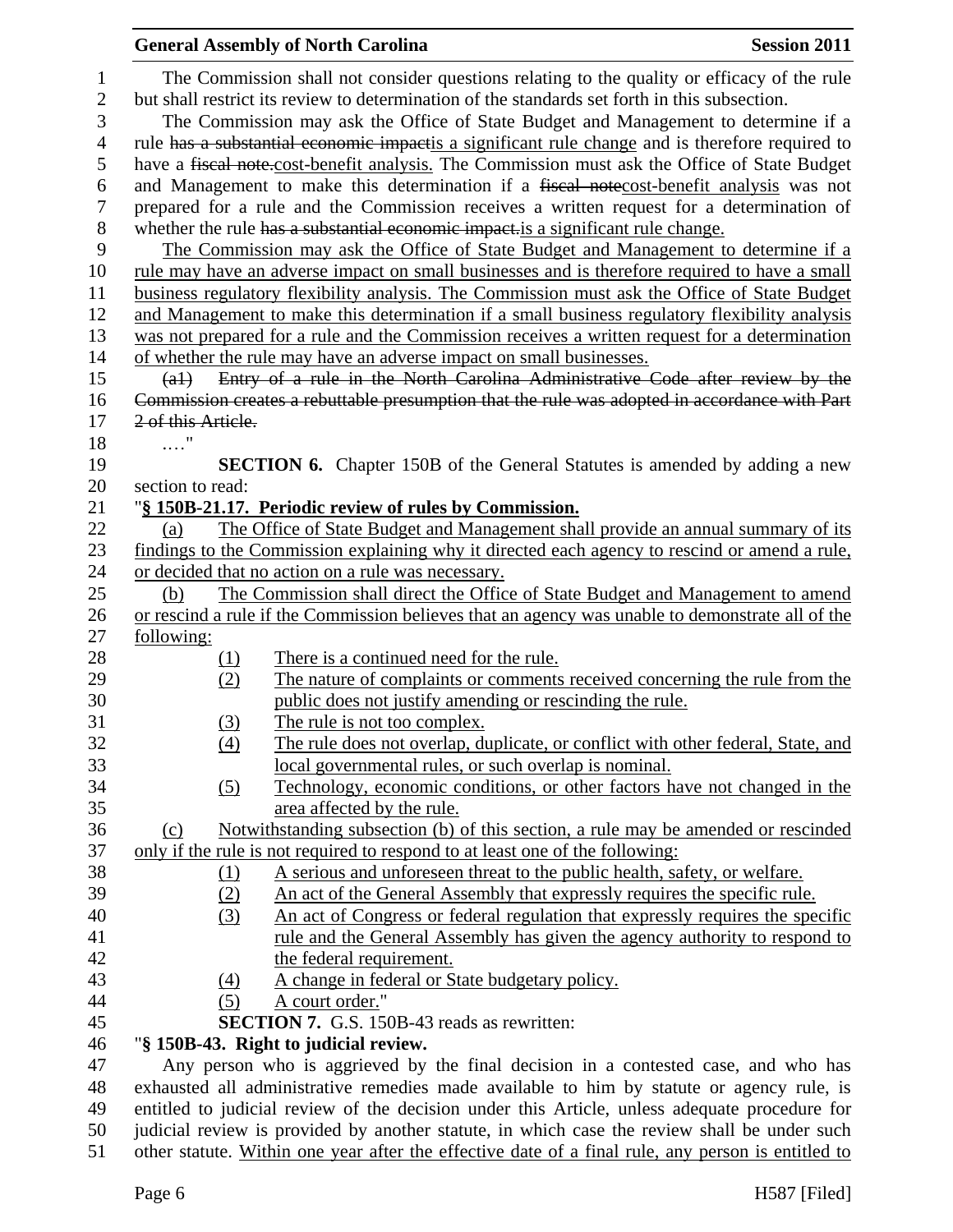#### General Assembly of North Carolina **Session 2011**  judicial review in order to determine whether a rule has been properly adopted as required under this Article. Nothing in this Chapter shall prevent any person from invoking any judicial remedy available to him under the law to test the validity of any administrative action not made reviewable under this Article." **SECTION 8.** G.S. 62-3 is amended by adding a new subdivision to read: "**§ 62-3. Definitions.** As used in this Chapter, unless the context otherwise requires, the term: … (31) "Using and consuming public" means utility consumers solely in their role as 10 consumers." **SECTION 9.** G.S. 62-15 reads as rewritten: "**§ 62-15. Office of executive director; public staff, structure and function.** … (e) In representing the using and consuming public, the Public Staff shall not consider general societal interests but only the interests of the using and consuming public in their interest as consumers. The Public Staff may not take any action that would lead to higher prices for consumers unless the higher prices are clearly justified because of more reliable, or otherwise better quality, utility services for the using and consuming public. 19 (e1) The public staff shall have no duty, responsibility, or authority with respect to the laws, rules or regulations pertaining to the physical facilities or equipment of common, contract and exempt carriers, the registration of vehicles or of insurance coverage of vehicles of common, contract and exempt carriers; the licensing, training, or qualifications of drivers or other persons employed by common, contract and exempt carriers, or the operation of motor vehicle equipment by common, contract and exempt carriers in the State. … (j) A member of the using and consuming public may petition the Commission to initiate a review of whether the Public Staff has acted consistently with subsection (e) of this section. If the Commission determines that the Public Staff has not acted consistently with subsection (e) of this section, it shall make formal public notice of this finding and submit a written finding to the Joint Legislative Utility Review Committee and request the Public Staff to reconsider any action taken that is inconsistent with subsection (e) of this section." **SECTION 10.1.** Commission Created. – There is created the Legislative Study Commission on Occupational Licensing. The Commission shall consist of 12 voting members appointed as follows: (1) Four members appointed by the Governor, to include at least one member of the general public. (2) Four members appointed by the President Pro Tempore of the Senate, to include the following: a. Two members of the Senate. b. Two members of the general public. (3) Four members appointed by the Speaker of the House of Representatives, to include the following: a. Two members of the House of Representatives. b. Two members of the general public. **SECTION 10.2.** Duties. – The Commission shall do each of the following: (1) Identify outdated and unnecessary occupational licensing laws that should be repealed. (2) Identify existing occupations that are regulated that do not require licensing. (3) Study alternatives to occupational licensing laws that would work effectively.